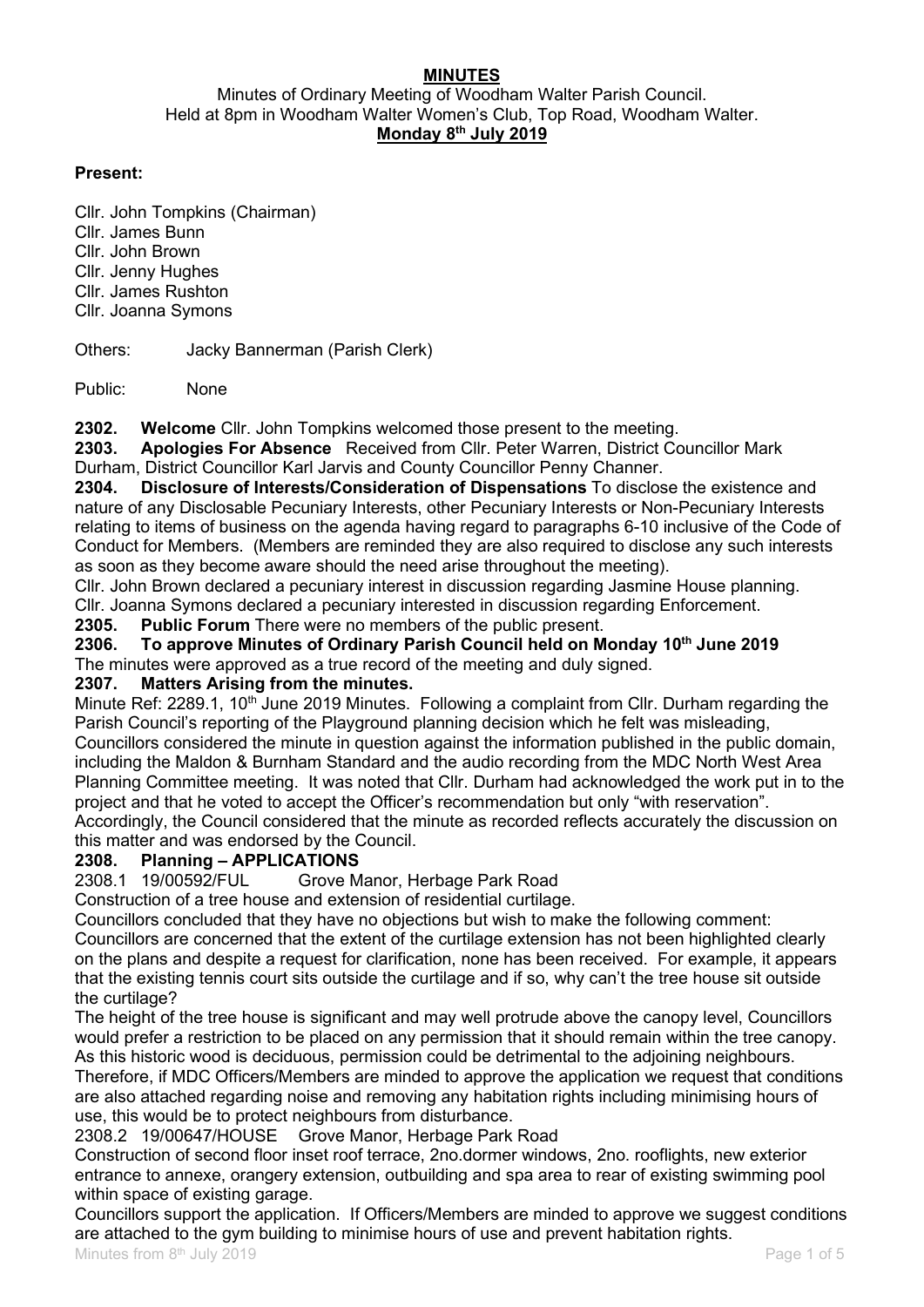#### 2308.3 Jasmine House, Blue Mill Lane

It was noted that the application had been received too late to be included in the agenda. Councillors to review documents and consider if separate meeting is required or if the Clerk should respond using delegated powers.

2308.4 There were no other Planning Applications to consider.

#### 2309. Planning – DECISIONS

2309.1 19/00430/FUL Annexe Shrubbery Farm, Curling Tye Lane REFUSE Conversion of ancillary granny annexe to residential dwellinghouse.

2309.1 There were no other Planning Decisions received.

#### 2310. Other Planning Matters

2310.1 Enforcement Update. There were no updates on existing cases. Councillors considered two other queries and will investigate further/contact enforcement as required.

2310.2 There were no other Planning Matters to consider.

#### 2311. Reports Of the District/County Councillor

It was noted the County Councillor Channer had submitted information regarding Essex History Group, Essex Fostering, ACL, Superfast Essex National Award.

#### 2312. Payments

The following payments were authorised and cheques duly signed.

| Ref:    | Payee                                                                                    | <b>Gross</b> | <b>VAT</b> | <b>Net</b> |
|---------|------------------------------------------------------------------------------------------|--------------|------------|------------|
| 2312.1  | E-on                                                                                     | 30.71        | 1.46       | 29.25      |
| 2312.2  | A&J Lighting Solutions                                                                   | 25.20        | 4.20       | 21.000     |
| 2312.3  | Mrs J Bannerman                                                                          | 488.30       | 0.00       | 488.30     |
| 2312.4  | Mr J Bannerman (Expenses)                                                                | 342.00       | 57.00      | 285.00     |
| 2312.5  | DW Maintenance                                                                           | 425.00       | 0.00       | 425.00     |
| 2312.6  | Woodham Walter Women's Club (Annual Grant)                                               | 189.00       | 0.00       | 189.00     |
| 2312.7  | Woodham Walter Village Hall (Annual Grant)                                               | 255.00       | 0.00       | 255.00     |
| 2312.8  | Essex Wildlife Trust (Annual Grant ref: WW Common)                                       | 250.00       | 0.00       | 250.00     |
|         |                                                                                          |              |            |            |
| 2312.9  | August - E-on (Estimate - await invoice)                                                 | 31.73        | 1.51       | 30.22      |
| 2312.10 | August - A&J Lighting Solutions                                                          | 25.20        | 4.20       | 21.00      |
| 2312.11 | August - Mrs J Bannerman (inc. holiday pay)                                              | 536.85       | 0.00       | 536.85     |
| 2312.12 | August - DW Maintenance (Estimate - await invoice)                                       | 70.00        | 0.00       | 70.00      |
| 2312.13 | August - MDC (Community Protection Team)<br>(1/4)<br>Apr/May/Jun Estimate Await invoice) | 395.77       | 65.96      | 329.81     |

The following points were noted:

2312.3 Clerks July Salary 36 hours (includes SLCC Training Course)

2312.5 DW Maintenance (includes BM hedge)

2312.6-2312.8 Annual Grants to local organisations

2312.9-2312.13 August Payments: It was agreed that the payments be made outside of an August meeting with the approval of the Chairman/Vice Chairman with the cheques being signed by two signatories. Amounts are estimated, invoices awaited. It was noted that there may also be an invoice from MDC for Grass Cutting. Clerks salary includes holiday pay.

#### 2313. Other Financial Matters

2313.1 Summary of Accounts to date.

| <b>DATE</b> | <b>ACCOUNT / TRANSACTION DETAIL</b> | AMOUNT<br>IN | AMOUNT<br>OUT | <b>BALANCE</b> |
|-------------|-------------------------------------|--------------|---------------|----------------|
|             | <b>Business Reserve A/C</b>         |              |               |                |
| 10-Jun-18   | Balance                             |              |               | 28944.08       |
| 08-Jul-19   | Transferred to Community A/C        |              | 2900.00       | 26044.08       |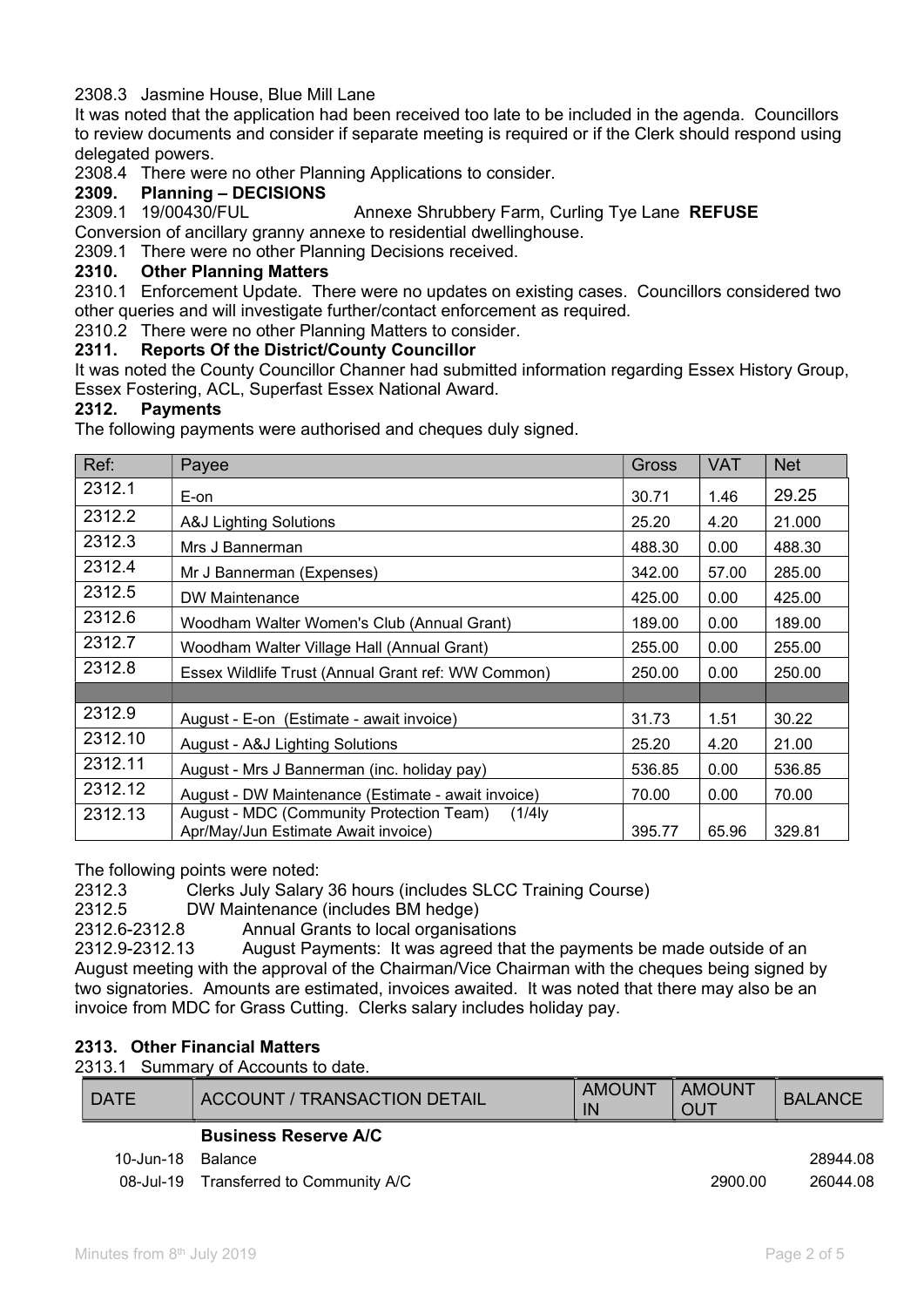|           | <b>Community Account</b>                       |         |         |         |
|-----------|------------------------------------------------|---------|---------|---------|
| 10-Jun-19 | Balance                                        |         |         | 1605.30 |
| 10-Jun-19 | June Debits                                    |         | 1040.93 | 564.37  |
|           | 17-Jun-19 Donation from Allotments Association | 50.00   |         | 614.37  |
|           | 08-Jul-19 Transferred from Business Reserve    | 2900.00 |         | 3514.37 |
| 08-Jul-19 | July Debits                                    |         | 1939.50 | 1574.87 |
| 12-Aug-19 | <b>August Debits</b>                           |         | 1059.55 | 515.32  |

2313.2 Year to end March 2019. Confirmation that the accounts have been submitted for the limited assurance review. All relevant documents have been uploaded to the Woodham Walter website and posted on the village noticeboard in accordance with the Transparency Code of Practice. 2313.3 Quarterly Accounts Review.  $1<sup>st</sup>$  April – 30<sup>th</sup> June 2019. It was noted that the review had been circulated to all Councillors as part of the system of internal control measures. Clerk explained that some cheques had been carried over and cashed in the new financial year. There were no other questions raised and the report was duly accepted.

#### 2314. Other Council Matters

2314.1 Woodham Walter Common. Essex Wildlife Trust.

- i. Await information re: agreement. Await update.
- ii. Danbury Ridge Living Landscapes Wild Flowers Update Cllr. Warren has spoken to Chris Wheadon and the suggestion of a wildflower border around the perimeter of Bell Meadow has been suggested. Councillors confirmed that they are happy with the suggestion. Clerk to notify grass cutting contractors of plan.

2314.2 Bell Meadow Village Association. Cllr. Hughes reported that plans are progressing. Clerk reported that the Risk Assessments need to be updated and that a representative of the BMVA committee needs to take responsibility for this, it is understood that the matter is in hand.

2314.3 Allotments Association Report. Noted Receipt of £50 donation from WWAA.

2314.4 Community Protection Team

 i) May report included details of large number of speeding motorists who had been captured by the TruCam device and details passed to Police for processing.

2314.5 Bell Meadow Playground – the working party are due to meet on  $22^{nd}$  July.

2314.6 Clerks Progress Report – noted. Clerk reported that she had attended a very useful Clerk

training course run by the SLCC and that she is due to attend the MDC Parish Clerks Forum.

2314.7 OLB Plan – Cllr. Tompkins is liaising with Church representatives.

2314.8 Emergency Plan – clerk to review and ensure the confidential documents are in the dropbox for councillors information.

#### 2315. Consultations/Questionnaires

2315.1 Park & Ride Concessionary Bus Pass Consultation (Consultation Closes 31<sup>st</sup> July). Details are posted on the website.

### 2316. Highways & Infrastructure

2316.1 Sustrans Cycle Signposts– await response. Cllr. Channer is investigating.

2316.2 Footpath Works – County Councillor's nomination list – Clerk to submit list.

2316.3 Extension of Temporary Closure of Bridleway 34, Little Baddow from 1<sup>st</sup> July for 6 months.

Alternative route for pedestrians via FP55 Little Baddow, FP35 and FP38 Woodham Walter and FP87 Little Baddow.

2316.4 Winter Salt Bag Partnership 2019/20 Season. Clerk has signed up to the initiative again. Cllr. Warren is liaising with The Bell, Colin Warner and Village Hall committee regarding the stock of salt.

2316.5 Bell Meadow / Essex Suffolk Water

It was noted that the Parish Clerk and Chairman had a meeting with Essex and Suffolk Water (E&S W) in connection with the work at the top of the Memorial Garden.

In order to resolve some of the issues with burst pipes that we have experienced over the last 12 months, E&S W are installing additional valves and control systems at what is in effect a major pipework junction of 6" and 7" high pressure pipework that runs across the top of the Meadow and down the Memorial Garden as well as across the bottom of the Meadow. This, we are assured, will prevent blanket isolation across the Village in the event of a burst. For this they need to install what is in effect four manholes – two containing valves and two containing control and monitoring gear (this supplements the existing 5) at or adjacent to the pipe junction. Unfortunately much of the information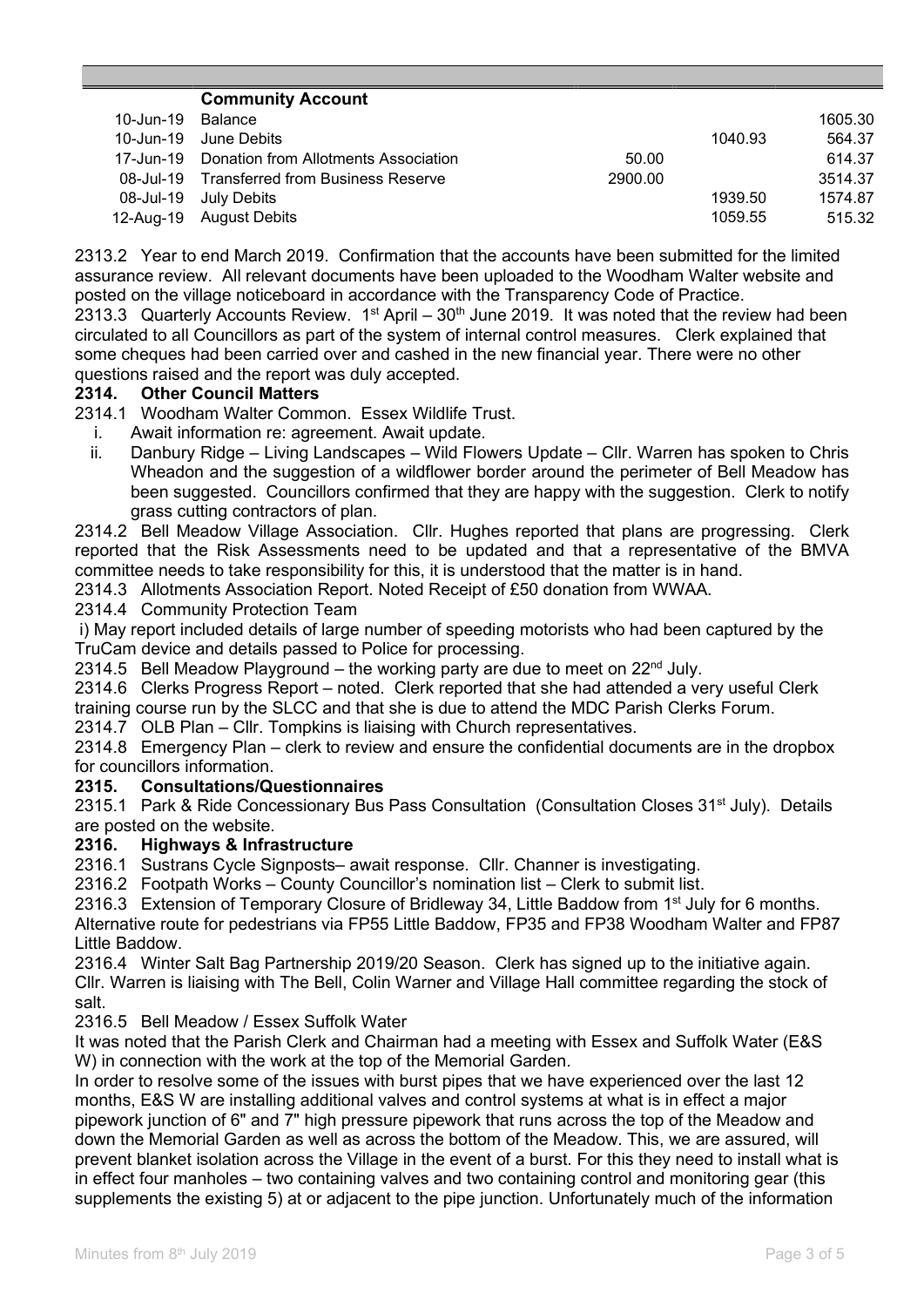that they had in their possession was incorrect and hence the work being started without our knowledge or approval.

Rather than install a large concrete surround to the manhole covers in the memorial garden it was agreed that these will be installed in a dead corner of the Meadow with a new access formed for maintenance and repair in the hedge. This will take the form of a post and rail fence with a permanently locked gate with access only for the E&S W and the PC.

In consequence it was agreed that E&S W will reinstate all disturbed ground and tidy up the area generally, including hedges. It should therefore not impact on the Memorial Garden other than improve the top end and the impact on the Meadow will be minimal in a dead corner. It will not materially affect mowing.

Clerk/Chairman met the team on site on conclusion of the works by way of a final inspection and works were considered to have been done very well. There are a couple of outstanding matters (staining fence, planting hedge) which will be carried out in due course. The gate is padlocked and clerk has one key, ESW the other.

It was not considered that a sign is necessary for the gate. Clerk to notify Grass Cutting contractors.

## 2317. Local Issues

2317.1 Bell Meadow

- i. Goalposts Cllr. Bunn reported that he has installed steel wire/clip fixings. Cable ties to secure the nets will be done soon. Clerk to notify Grass Cutting Contractors.
- ii. Tree watering with the dry weather the trees need watering more frequently. Reminder for Councillors to water the trees during their inspections. Clerk/Graham will also continue to water
- iii. There were no other issues/ comments from inspections.

2317.2 Footpaths Report. Cllr. Warren reported that many paths are currently very difficult to walk due to overgrown grass and weeds. Most landowners have now cleared their paths but we desperately need the annual cut by ECC as soon as possible. Additionally, the brambles are growing like mad. It's a good idea to take a small pair of secateurs with you on a walk!

A small tree that had sagged over blocking FP19 just east of the stream has been removed. 2317.3 School Report. Cllr. Symons reported that the recent Ofsted inspection had now been made public and the school are very pleased to have been judged a Good School with some Outstanding features. The School have recently recorded a video to help promote the school and this will be available on the school website soon. The fete on Saturday  $6<sup>th</sup>$  July had raised about £3000. 2317.4 Litter. Noted litter in locations around the village after DofE students on 29/6/19. It was also noted that students conduct around the horses at West Bowers had been dangerous. Clerk to write with concerns.

2317.5 Broadband Update. Cllr. Brown reported on progress with investigations for the 01621 numbers (Blue Mill Lane/Curling Tye Lane etc areas). There are also other areas who fall outside the scope of the upgrades in the village and they may also need to investigate Fibre to the premises on demand which may be an option and grants are also available for this.

2317.6 Telephone Box/Defibrillator – await power supply issue to be fixed. It was noted that Gill Orford (Defib coordinator) had sent a report on progress which was appreciated. The device is now fully installed and available for use by anyone. There will soon be a system in place where volunteers can be called upon if required, but it is also important to note that the equipment is available for all to use with or without the volunteers – it would be better to use the defib whether trained or not and the equipment is available for use to anyone, there is no requirement that trained personnel need to be called. It was agreed that a small committee be formed relating to the management of the defibrillator, especially relative to any further expenditure should it be required. Being a community project, the principle that a small cross 'party' committee/steering group be set up under the Chairmanship of the Parish Council was considered and approved. The group would support and assist the co-ordinator's management and oversee any expenditure.

It is therefore suggested that the group consist of three, namely the Chairman for the time being of the Parish Council as landlord, a Church Warden for the time being as the financial backer and Gill Orford as the co-ordinator. By way of terms of reference it is considered that such a group would cover all interests, management and ensure that any expenditure is seen as transparent and sanctioned by a group rather than an individual.

Minutes from  $8<sup>th</sup>$  July 2019 **Page 4 of 5 Page 4 of 5** 2317.7 Hoe Mill Lock – to consider parking issues and use of area around Hoe Mill Lock. There are no parking restrictions and during busy periods cars are often parked on both sides of the road including on the 3 Tonne weight limited 'weak bridge'. The road becomes a very hazardous single track along a large stretch with chaos for passing motorists and pedestrians crossing. The area of grass by the lock